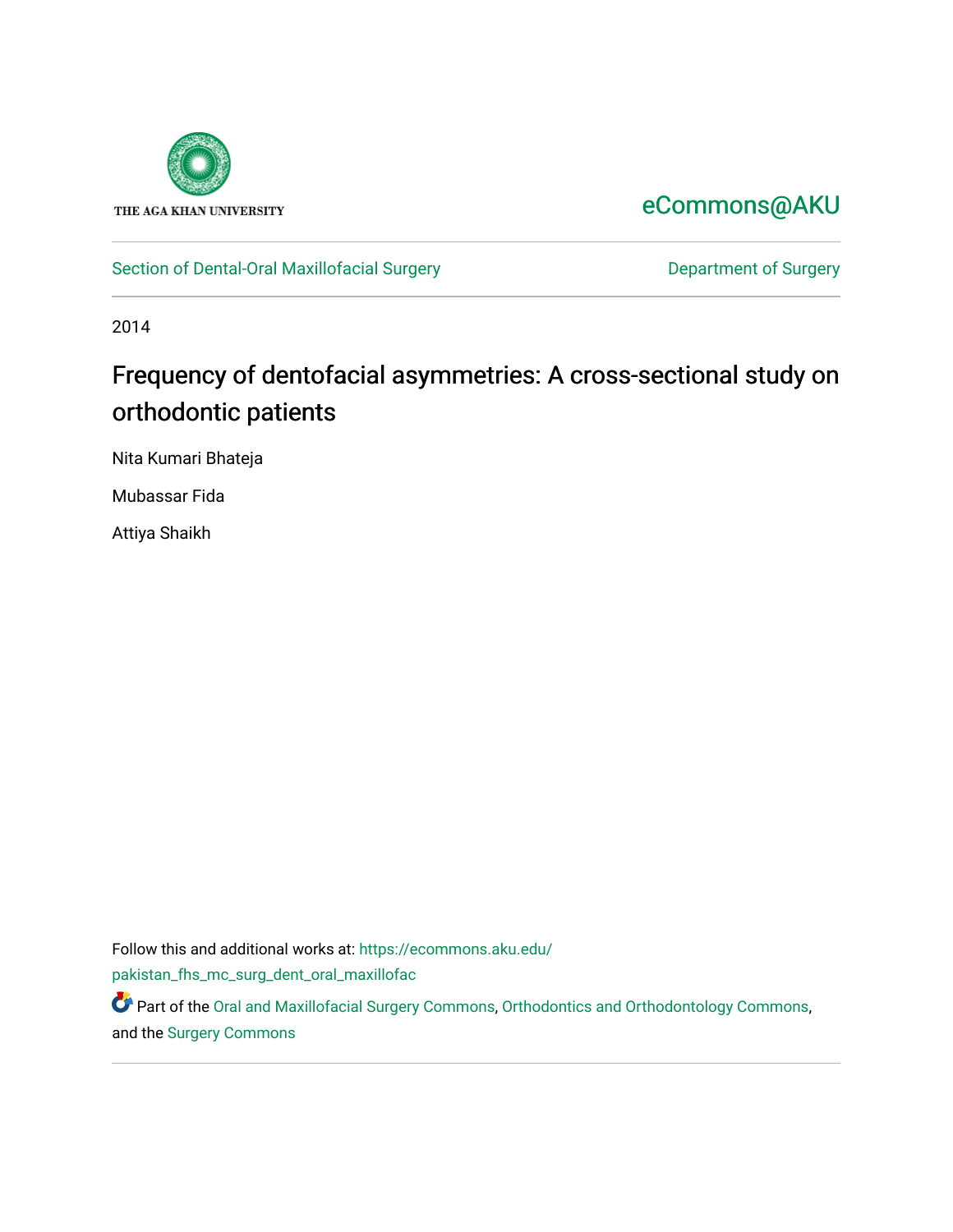# **ORIGINAL ARTICLE FREQUENCY OF DENTOFACIAL ASYMMETRIES: A CROSS-SECTIONAL STUDY ON ORTHODONTIC PATIENTS**

#### **Nita Kumari Bhateja, Mubassar Fida, Attiya Shaikh**

**Section of Dentistry, Department of Surgery, Aga Khan University Hospital, Karachi, Pakistan**

**Background:** Correction of orthodontic asymmetries is crucial to achieve functional occlusion, aesthetics and stability of post orthodontic treatment results. To date valid frequency data of dentofacial asymmetries in Pakistani orthodontic patients do not exist to document orthodontic treatment need. The objectives of this study were to determine frequency of dento-facial asymmetries, severity of dental asymmetries and to determine difference in frequency of dentofacial asymmetries in mixed and permanent dentition. **Methods:** The sample of this crosssectional study comprised of 280 patients (177 females and 103 males) with no history of previous orthodontic treatment having no craniofacial anomalies. Dento-facial asymmetries were assessed from pre-treatment records of patients. Descriptive statistics were used to determine frequency of dentofacial asymmetries and severity of dental asymmetries. Chi-square test was used to determine difference in frequency of dentofacial asymmetries in mixed and permanent dentition. **Results:** Seventy eight percent (219) of patients had noncoincident midlines, 67.5% (189) had mandibular midline asymmetry, 43.2% (122) had molar asymmetry, 15.7% (44) had mandibular arch asymmetry, 14.3% (40) had maxillary midline asymmetry, 13.6% (38) had maxillary arch asymmetry, 6.1% (17) had nose deviation, and 12.1% (34) had facial asymmetry and chin deviation. In most patients dental midlines were deviated from one another and from facial midline by ¼ lower incisor widths, while molar asymmetry was found in most patients by ¼ cusp width. Mandibular arch asymmetry was more frequent in permanent than mixed dentition  $(p=0.054)$ . **Conclusions:** Noncoincident dental midline is most commonly seen. Nose deviation is least commonly observed. Mandibular arch asymmetry is more frequent in permanent than mixed dentition

**Keywords:** Dentofacial, asymmetry, orthodontic, frequency

**J Ayub Med Coll Abbottabad 2014;26(2):129–33**

#### **INTRODUCTION**

Symmetry means similar arrangement in form and relationships of parts around a common axis of the body, whereas asymmetry means disproportion between two or more like parts. Any deviations from normal facial and dental proportions in homologous parts result in dentofacial asymmetry. Some degree of asymmetry does exist in normal face; it serves to characterize and to individualize esthetically pleasing face rather than to disfigure it. Minor asymmetry can only be detected by comparing homologous parts of the face.<sup>1</sup> Severt and Profit found clinically apparent facial asymmetry in 1/3 of the dentofacial deformity population, lower third of face was affected more frequently than upper and middle third of face.<sup>2</sup>

Asymmetrical malocclusion can be caused by an underlying skeletal or dental asymmetry. Skeletal asymmetry may be because of congenital anomalies such as hemifacial microsomia,<sup>3</sup> childhood  $\text{condylar}$  fractures,<sup>4</sup> unilateral condylar resoption,<sup>5</sup> hemimandibular hyperplasia, condylar hypoplasia, $^7$ hemifacial atrophy,<sup>8</sup> inflammatory arthritic disease,<sup>9</sup> ankylosis, $^{10}$  neoplasia and fibrous dysplasia.<sup>11</sup> Dental asymmetries can be due to ankylosed teeth, $12$  ectopic eruption of maxillary first permanent molar, $^{13}$ 

congenitally missing teeth, $14$  interproximal caries<sup>15</sup> and supernumerary teeth.<sup>16</sup>

Asymmetrical malocclusions are common orthodontic obstacles that are challenging to correct successfully. Optimal treatment outcomes are primarily based on early appreciation of the asymmetrical malocclusions, accurate diagnosis and treatment planning. Most investigators have described treatment strategies using asymmetrical mechanics,<sup>17</sup> asymmetrical extractions,<sup>18</sup> surgical correction of dentofacial asymmetries,<sup>19</sup> distraction  $osteogenesis<sup>20</sup>$  and use of orthodontic miniscrews in asymmetrical corrections.<sup>21</sup>

The impact of harmonized facial, maxillary and mandibular midlines to a successful orthodontic outcome and good facial equilibrium is undeniable. Although minor asymmetries are encompassed within the range of clinical acceptability, enormous skeletal and dental eccentricities from the facial midline can intensely detract from a pleasing aesthetic outcome. The point at which 'normal' asymmetry turns into 'abnormal' cannot be certainly demarcated and is often determined by the clinician's sense of balance and the patient's sense of imbalance.<sup>1</sup>

Uncorrected dentofacial asymmetries may have detrimental consequences; patients may have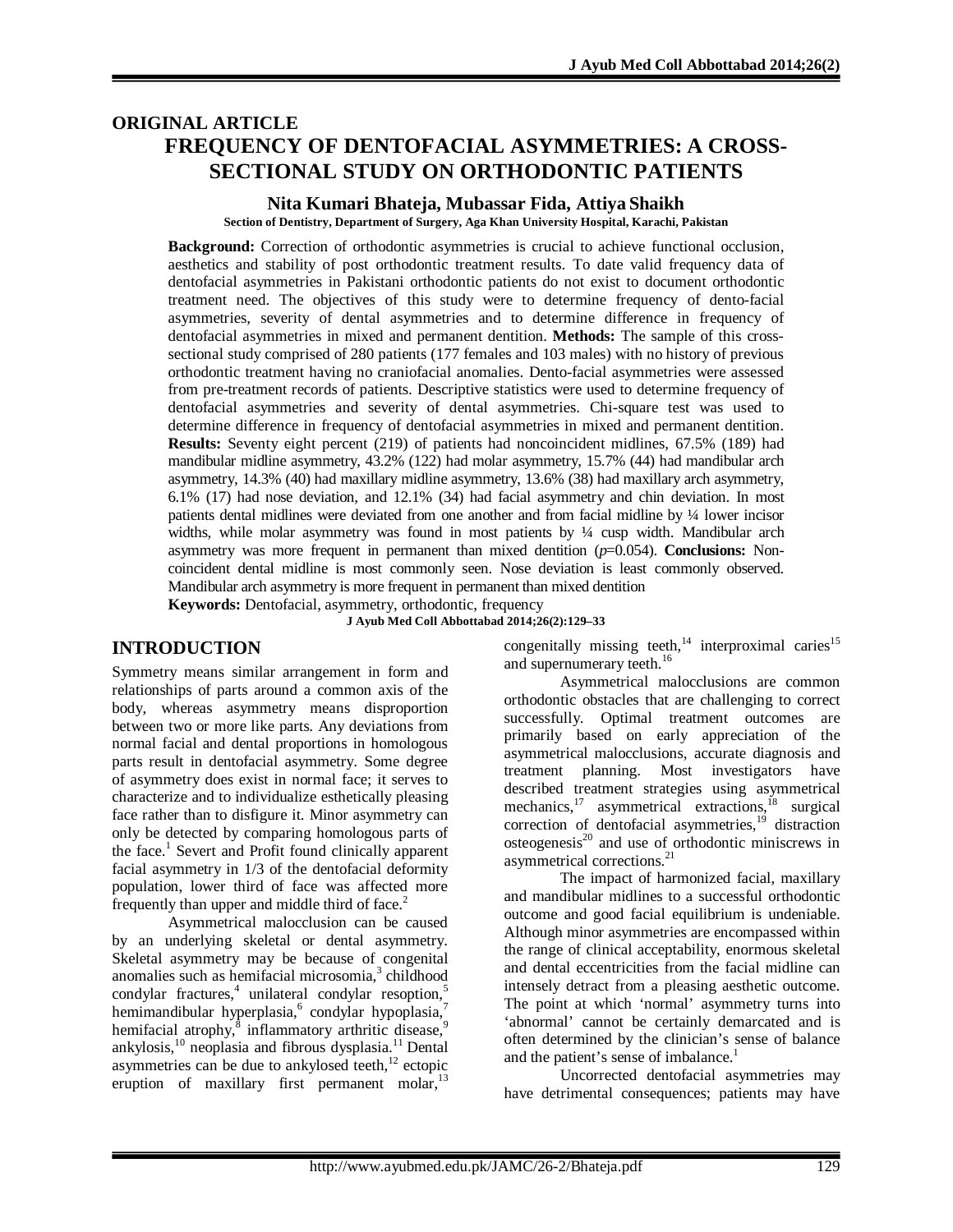compromised function, esthetics and stability. Results from a study by Sheats  $et \text{ } al^{22}$  indicate that among orthodontic patients, the most common asymmetry was mandibular dental midline deviation from the facial midline. This happened in (62%) of patients, followed, in descending order of frequency, by lack of dental midline coincidence (46%), maxillary midline deviation from the facial midline (39%), molar classification asymmetry (22%), maxillary occlusal asymmetry (20%), mandibular occlusal asymmetry (18%), facial asymmetry (6%), chin deviation (4%) and nose deviation (3%). Being so frequently seen disharmony, dentofacial asymmetry is of a major concern for an orthodontist.

To the best of our knowledge, till now valid frequency data of dentofacial asymmetries in orthodontic patients of Pakistani origin do not exist to document orthodontic treatment need. Hence, this study was designed to determine frequency of dentofacial asymmetries, severity of dental asymmetries and to determine difference in frequency of dentofacial asymmetries in mixed and permanent dentition in orthodontic patients of Pakistani origin.

# **MATERIAL AND METHODS**

This cross sectional study was conducted using data from pre-treatment orthodontic records of patients who visited the orthodontic clinics at the Aga Khan University Hospital, Karachi, Pakistan, from January 2006 to July 2012. The duration of this study was from July 2012 to September 2012. The present study primarily focused on the dentofacial asymmetries in orthodontic population. The inclusion criteria were subjects of Pakistani origin having dental and facial asymmetries with no history of previous orthodontic treatment. Patients with craniofacial anomalies were excluded. From a total of 735 records, the patients fulfilling the above mentioned criteria were included in the study. A non-probability purposive sampling technique was used. The study sample consisted of a total of 280 subjects.

To estimate the presence of the dental and facial asymmetry in these patients data were extracted from the initial clinical examination forms and diagnostic work ups. Symmetry judgments were made from the recorded findings of clinical examination and visual assessment of the frontal facial photographs and dental casts. For assessment of mandibular and maxillary arch asymmetry, lingual frenum and midpalatal suture were taken as a reference respectively. Sagittal molar relationships' were visually evaluated from the dental casts and documented in one-quarter cusp increments for right and left molars. Asymmetrical deviations in molar

relationships were taken in to consideration irrespective of underlying occlusal anomaly.

The data collected were analysed using the Statistical Package for Social Sciences (SPSS version 19.00, Chicago, Inc.). Means and standard deviations for the age of the patients in mixed and permanent dentition groups were determined. Descriptive statistics were used to see frequency of the dentofacial asymmetries and to evaluate the severity of the dental asymmetries. For the purpose of investigating the difference in frequency of dento-facial asymmetries in mixed and permanent dentition, Chisquare test was applied. A *p-*value of less than or equal to 0.05 was considered to be statistically significant.

## **RESULTS**

Overall the sample size consisted of 280 subjects (177 females and 103 males). Out of 280 subjects 78 were in the mixed dentition group and 102 subjects were in the permanent dentition group. The mean age for the mixed dentition group was  $11.05 \pm 2.71$  years and for the permanent dentition group was 18.62±7.92 years.

Key results of this cross-sectional study showed that non-coincident dental midline is the most commonly seen asymmetry trait and nose deviation is the least commonly observed asymmetry trait. Statistically significant difference was found in frequencies of mandibular arch asymmetry between the mixed and the permanent dentition  $(p=0.054)$ .

Descriptive statistics were used to determine frequency of the dento-facial asymmetries. The most common asymmetry observed in the patients was non-coincident dental midlines. This happened in 78.2% (219) of the patients, followed, in descending order of frequency, by mandibular dental midline deviation from the facial midline 67.5% (189) , molar classification asymmetry 43.2% (122), mandibular arch asymmetry 15.7% (44), maxillary midline deviation from the facial midline 14.3% (40), maxillary arch asymmetry 13.6% (38), facial asymmetry 12.1% (34), chin deviation 12.1% (34) and nose deviation 6.1% (17), as shown in table-1.

In order to evaluate the severity of dental asymmetries descriptive statistics were used. In majority of the patients dental midlines were deviated from one another and from the facial midline by ¼ of the lower incisor width, while molar asymmetry was found in most of the patients by  $\frac{1}{4}$  of the cusp width. Hence, small asymmetries are common; however, large discrepancies are infrequent, as shown in table-2.

For the purpose of investigating the difference in frequency of dento-facial asymmetries in mixed and permanent dentition Chi-square test was applied. A statistically significant difference was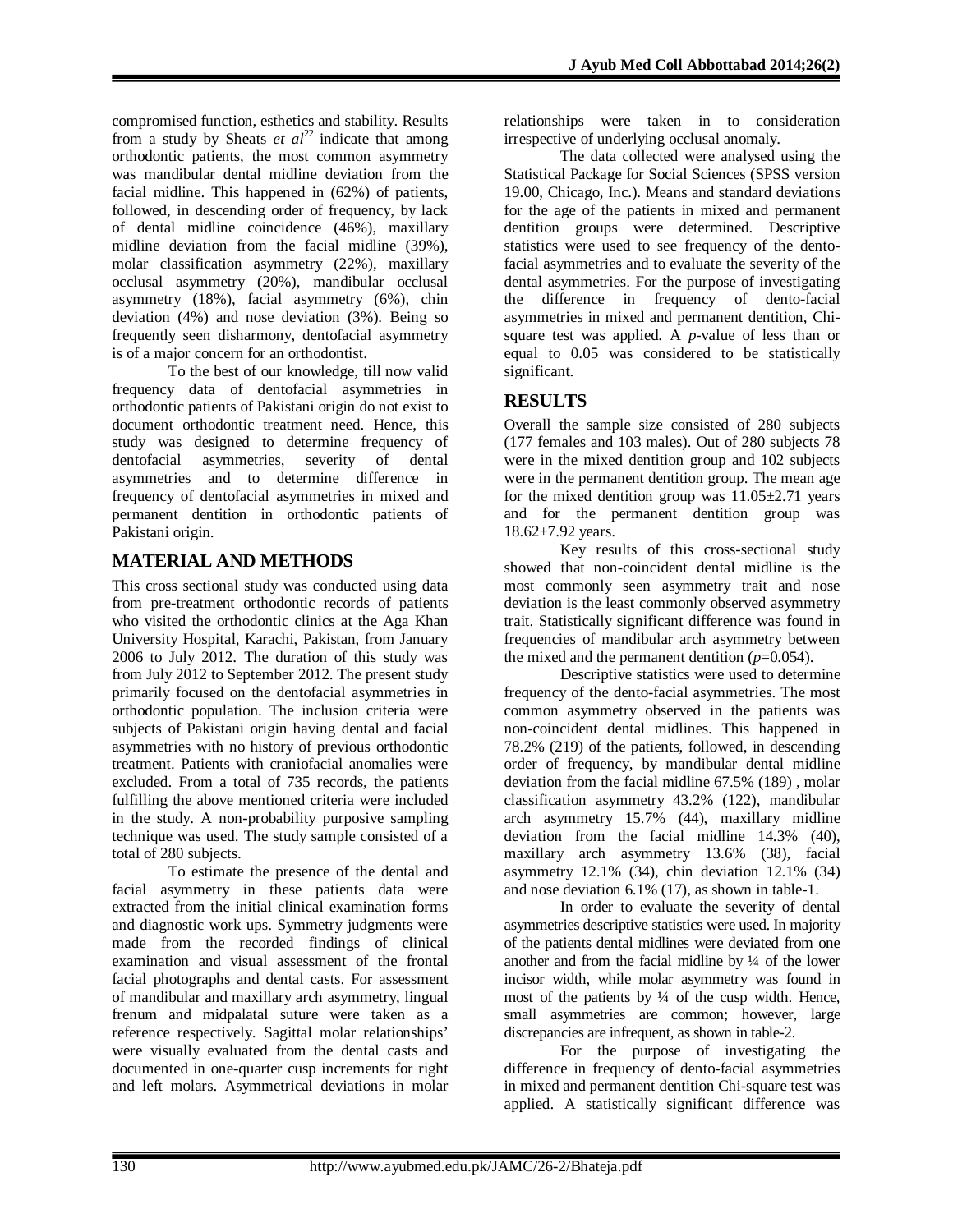found in frequencies of the mandibular arch asymmetry  $(p=0.054)$ . Hence, mandibular arch asymmetry was found to be more commonly seen in permanent dentition than in the mixed dentition.

Other than that, no statistically significant difference was found in frequencies of other asymmetry traits, as shown in table-3.

| <b>Asymmetry trait</b>                           | <b>Frequency</b> |
|--------------------------------------------------|------------------|
| Lack of midline coincidence                      | 78.2% (219)      |
| Mandibular midline deviation from facial midline | 67.5% (189)      |
| Molar asymmetry                                  | 43.2% (122)      |
| Mandibular arch asymmetry                        | 15.7% (44)       |
| Maxillary midline deviation from facial midline  | 14.3% (40)       |
| Maxillary arch asymmetry                         | 13.6% (38)       |
| Frontal facial asymmetry                         | $12.1\%$ (34)    |
| Chin deviation                                   | $12.1\%$ (34)    |
| Nose deviation                                   | $6.1\%$ (17)     |

#### **Table-1: Frequency of dentofacial asymmetries**

N=280

|  | Table-2: Severity of dental asymmetries |  |  |  |
|--|-----------------------------------------|--|--|--|
|--|-----------------------------------------|--|--|--|

|                                    | <b>Severity of asymmetries</b> |                             |                  |                    |              |
|------------------------------------|--------------------------------|-----------------------------|------------------|--------------------|--------------|
|                                    | $\frac{1}{4}$ lower incisor    | $\frac{1}{2}$ lower incisor | 34 lower incisor | Full lower incisor | <b>Total</b> |
| <b>Asymmetry trait</b>             | width                          | width                       | width            | width              |              |
| <b>Maxillary midline asymmetry</b> |                                |                             |                  |                    |              |
| from facial midline                | 11.8% (33)                     | $2.5\%$ (7)                 | 0%               | 0%                 | 14.3% (40)   |
| <b>Mandibular midline</b>          |                                |                             |                  |                    |              |
| asymmetry from facial              |                                |                             |                  |                    |              |
| midline                            | 51.8% (145)                    | 13.2% (37)                  | $1.8\%$ (5)      | $0.7\%$ (2)        | 67.5% (189)  |
| Non-coincident dental midlines     | 57.5% (161)                    | $16.4\%$ (46)               | $3.2\%$ (9)      | $1.1\%$ (3)        | 78.2% (219)  |
|                                    | $1/4$ cusp                     | 1/2cusp                     | 3/4cusp          | <b>Full cusp</b>   |              |
| <b>Molar</b> asymmetry             | 27.1% (76)                     | 12.5% (35)                  | $2.5\%$ (7)      | $1.4\%$ (4)        | 43.2% (122)  |
|                                    |                                | $N = 200$                   |                  |                    |              |

#### N=280

#### **Table-3: Difference in frequencies of dentofacial asymmetries in mixed and permanent dentition**

| Asymmetry trait $(N=280)$                        | Mixed dentition $(n=78)$ | Permanent dentition (n=202) | <i>p</i> -value |
|--------------------------------------------------|--------------------------|-----------------------------|-----------------|
| Mandibular midline deviation from facial midline | 65.3% (51)               | 68.3% (138)                 | 0.832           |
| Maxillary midline deviation from facial midline  | $8.9\%$ (7)              | $16.3\%$ (33)               | 0.282           |
| Lack of midline coincidence                      | 67.9% (53)               | $32.6\%$ (66)               | 0.145           |
| <b>Maxillary arch asymmetry</b>                  | 17.9% (14)               | 11.8% (24)                  | 0.291           |
| Mandibular arch asymmetry                        | $8.9\%$ (7)              | 18.3% (37)                  | $0.054*$        |
| <b>Frontal facial asymmetry</b>                  | $6.4\%$ (5)              | 14.3% (29)                  | 0.068           |
| <b>Molar</b> asymmetry                           | 38.6% (30)               | 45.5% (92)                  | 0.794           |
| <b>Chin deviation</b>                            | $6.4\%$ (5)              | 14.3% (29)                  | 0.068           |
| <b>Nose deviation</b>                            | $5.1\%$ (4)              | $6.5\%$ (13)                | 0.681           |

N=280, Chi-square test,  $p$ -value  $\leq 0.05*$ 

#### **DISCUSSION**

The clinical impact of coordinated facial, maxillary and mandibular midlines to a successful orthodontic result and good facial equilibrium cannot be denied. Therefore the clinical significance of this research was to highlight the importance of dento-facial asymmetry during orthodontic diagnosis and treatment planning. Without data on prevalence and severity it has not been possible to evaluate alternate causes for asymmetries and their predictability.

Study conducted by Sheats *et al*<sup>22</sup> on orthodontic population at Virginia Commonwealth University, showed that mandibular midline deviation from the facial midline and non-coincident dental midlines were the most repeatedly seen asymmetry traits. Moreover, the results of their study revealed that nose deviation was the unusually seen asymmetry trait; this is in coincidence with the

results of the present study. The study conducted by Sheats *et al*<sup>22</sup> further showed that maxillary occlusal asymmetry was found slightly more frequent than the mandibular occlusal asymmetry. The total prevalence of the maxillary occlusal asymmetry and the mandibular occlusal asymmetry was 20% and 18% respectively. In contrast, this study demonstrated that mandibular arch asymmetry was slightly more common than maxillary arch asymmetry. The total prevalence of the maxillary arch asymmetry and the mandibular arch asymmetry was 13.6% and 15.7% respectively. Overall maxillary and mandibular occlusal asymmetry is slightly less in Pakistani orthodontic population.

The study conducted by Behbehani<sup>23</sup> in a large population based sample of adolescent Kuwaitis found molar asymmetry in 29.7% of his sample with more than 95% falling in the mild category. This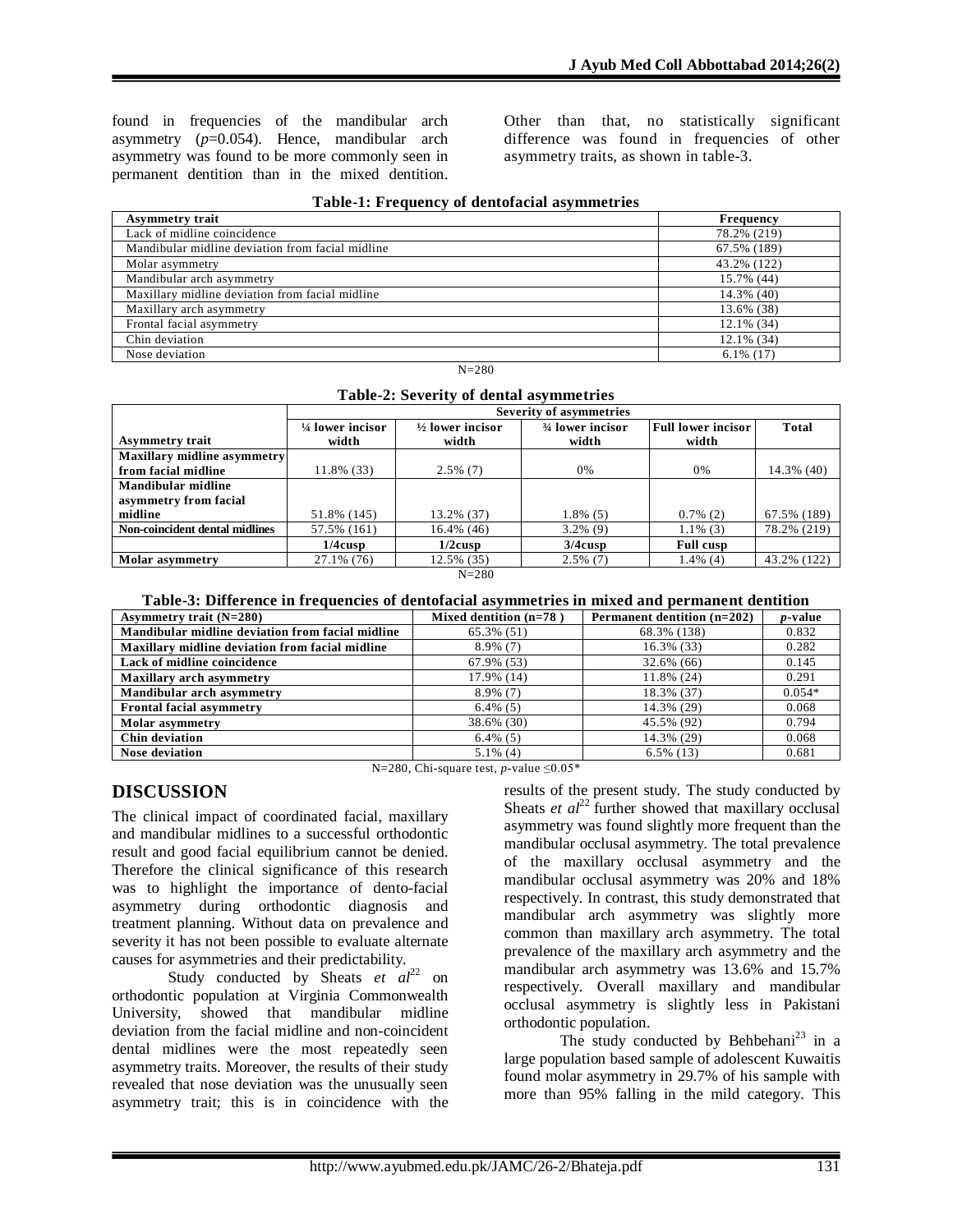study found molar asymmetry in 43.5% of the orthodontic patients with more than 95% falling in the mild category. This shows that although small asymmetries are common, large discrepancies are infrequent.

Murshid *et al*<sup>24</sup> conducted a study to evaluate the distribution of occlusal anomalies in a sample of Saudi adolescents in Jeddah city; they found that non coincident dental midlines were seen in 24% of their sample. Borzabadi and Eslamipour<sup>25</sup> conducted a study to determine the prevalence of malocclusions and occlusal traits, in an Urban Iranian population; they found non coincident dental midlines in 23.7% of their sample. In contrast, this study found non coincident dental midlines in 67% of the sample. This large difference in frequencies could be because their study was large population based where as our study was restricted on orthodontic patients.

The present study being a retrospective crosssectional study had several limitations. The technique of assessing asymmetrical traits was particularly weak at times, especially in the assessment of Co-Cr shifts. The Co-Cr data were either not collected or not explored, leading to the likelihood that some asymmetries may have caused from unrevealed functional shifts. Exact analysis of Co-Cr is compulsory to illuminating the likely sources of asymmetries. Furthermore, visual assessment of the maxillary and mandibular midline deviation from the facial midline is a subjective task. Minor variation in examiner's position relative to the patient can impact one's finding. Being a retrospective nature of this study, important information on validity and reliability was not available. Moreover, the present study was implemented only on orthodontic population, therefore this frequency data cannot be applied on generalized Pakistani population.

### **CONCLUSIONS**

The current exploration delivered data that can be used to guesstimate the occurrence of dento-facial asymmetries in Pakistani orthodontic population. The following conclusions were drawn:

- Mandibular midline deviation from the facial midline & non-coincident midlines are most commonly seen asymmetry traits
- Nose deviation is least commonly seen asymmetry trait
- Mandibular arch symmetry is more frequently seen in permanent than in mixed dentition

#### **RECOMMENDATIONS**

• To acquire more accurate data on the prevalence of orthodontic asymmetries, a large study on community basis would need to be performed through valid and reliable measures of asymmetry traits of concern and calibration of the surveyors.

• As correction of the dentofacial asymmetries is crucial in order to achieve maximum possible functional occlusion, aesthetics and stability of results attained at the end of orthodontic treatment. Further research needs to be carried out to scrutinize the most commonly involved etiological factors.

#### **ACKNOWLEDGEMENTS**

• All the dental faculty and residents of Aga Khan University Hospital, Karachi, Pakistan.

#### **REFERENCES**

- 1. Bishara SE, Burkey PS, Kharouf JG. Dental and facial asymmetries: a review. Angle Orthod 1994;64:89–98.
- 2. Severt TR, Proffit WR. The prevalence of facial asymmetry in the dentofacial deformities population at the University of North Carolina. Int J Adult Orthodon Orthognath Surg 1997;12:171–6.
- 3. Mullikan JB, Ferraro NF, Vento AR. A retrospective analysis of growth of the constructed condyle-ramus in children with hemifacial microsomia. Cleft Palate J 1989;26:312–7.
- 4. Proffit WR, Viq KW, Turvey TA. Early fracture of the mandibular condyles: Frequently an unsuspected cause of growth distrubances. Am J Orthod 1980;78:1–24.
- 5. Huang YL, Pogrel MA, Kaban LB. Diagnosis and management of condylar resorption. J Oral Maxillofac Surg 1997;55:114–9.
- 6. Walters M, Claes P, Kakulas E, Clement JG. Robust and regional 3D facial asymmetry assessment in hyperplasia and elongation anomalies. Int J Oral Maxillofac Surg 2013;42:36–42.
- 7. Travieso R, Chang CC, Terner JS, Beckett J, Wong K, Teng E, *et al*. A range of condylar hypoplasia exists in Treacher Collins syndrome. J Oral Maxillofac Surg 2013;71:393–7.
- 8. Myung Y, Lee YH, Chang H. Surgical correction of progressive hemifacial atrophy with onlay bone graft combined with soft tissue augmentation. J Craniofac Surg 2012;23:1841–4.
- 9. Demant S, Hermann NV, Darvann TA, Zak M, Schatz H, Larsen P *et al*. 3D analysis of facial asymmetry in subjects with juvenile idiopathic arthritis. Rheumatology (Oxford). 2011;50:586–92.
- 10. Zhang X, Chen M, Wu Y, Wang B, Yang C. Management of temporomandibular joint ankylosis associated with mandibular asymmetry in infancy. J Craniofac Surg 2011;22:1316–9.
- 11. Arendt DM, Whitt JC, Hon CB, Curran TJ, Bate WS. Facial asymmetry. J Am Dent Assoc 1990;120:688–90.
- 12. Kennedy DB. Treatment strategies for ankylosed primary molars. Eur Arch Paediatr Dent 2009;10:201–10.
- 13. Barberia-Leache E, Suarez-Clúa MC, Saavedra-Ontiveros D. Ectopic eruption of the maxillary first permanent molar: characteristics and occurrence in growing children. Angle Orthod 2005;75:610–5.
- 14. Park JH, Okadakage S, Sato Y, Akamatsu Y, Tai K. Orthodontic treatment of a congenitally missing maxillary lateral incisor. J Esthet Restor Dent 2010;22:297–312.
- 15. Reagan SE. Correcting space loss caused by severe decay: report of case. J Am Dent Assoc 1988;116:878–9
- 16. Nowak AJ, Creedon RL, Musselman RJ, Troutman KC. Summary of the conference on radiation exposure in pediatric dentistry. J Am Dent Assoc 1981;103:426–8.